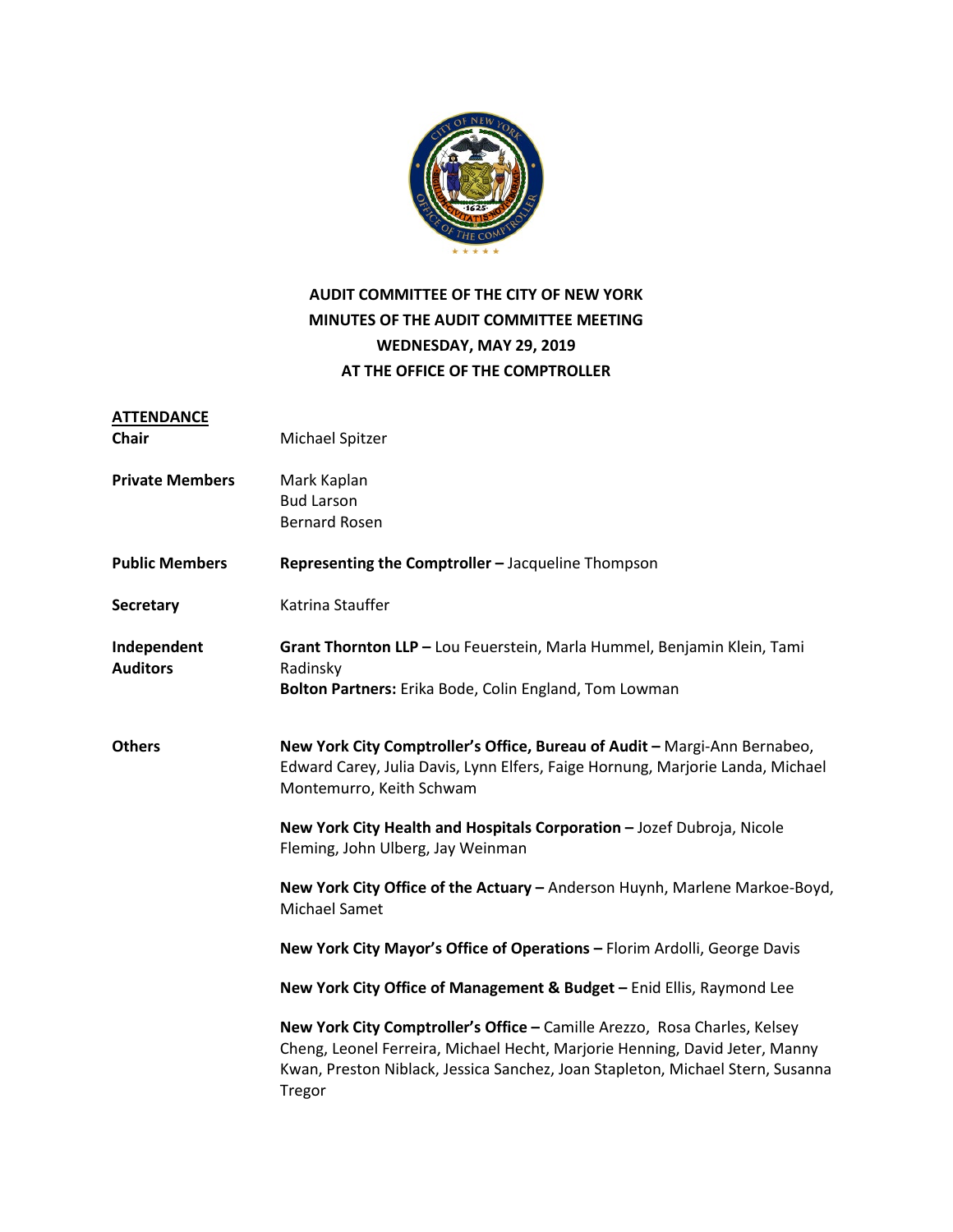### Audit Committee Meeting – May 29, 2019

### **I. Call to Order and Roll Call**

Mr. Michael Spitzer, Chairman of the Audit Committee, called the meeting to order at 9:40 a.m. Ms. Katrina Stauffer, the Audit Committee Secretary, took roll call; a quorum was present. Chairman Spitzer announced that the Mayor's Representative, Mr. John Grathwol, has retired and on behalf of the Mayor, the Audit Committee, and the people of The City of New York, he was thanked for his many years of service.

# **II. Motion to Accept Draft Minutes of the Audit Committee Meetings held March 27, 2019 and April 3, 2019.**

The first agenda item was the approval of the draft minutes of the March 27, 2019 and April 3, 2019 Audit Committee Meetings. Chairman Spitzer inquired if there were any comments on the draft minutes as presented. Subject to any non-substantive editorial comments submitted to the Secretary, the Committee approved the draft minutes of the March 27, 2019 and April 3, 2019 Audit Committee Meetings.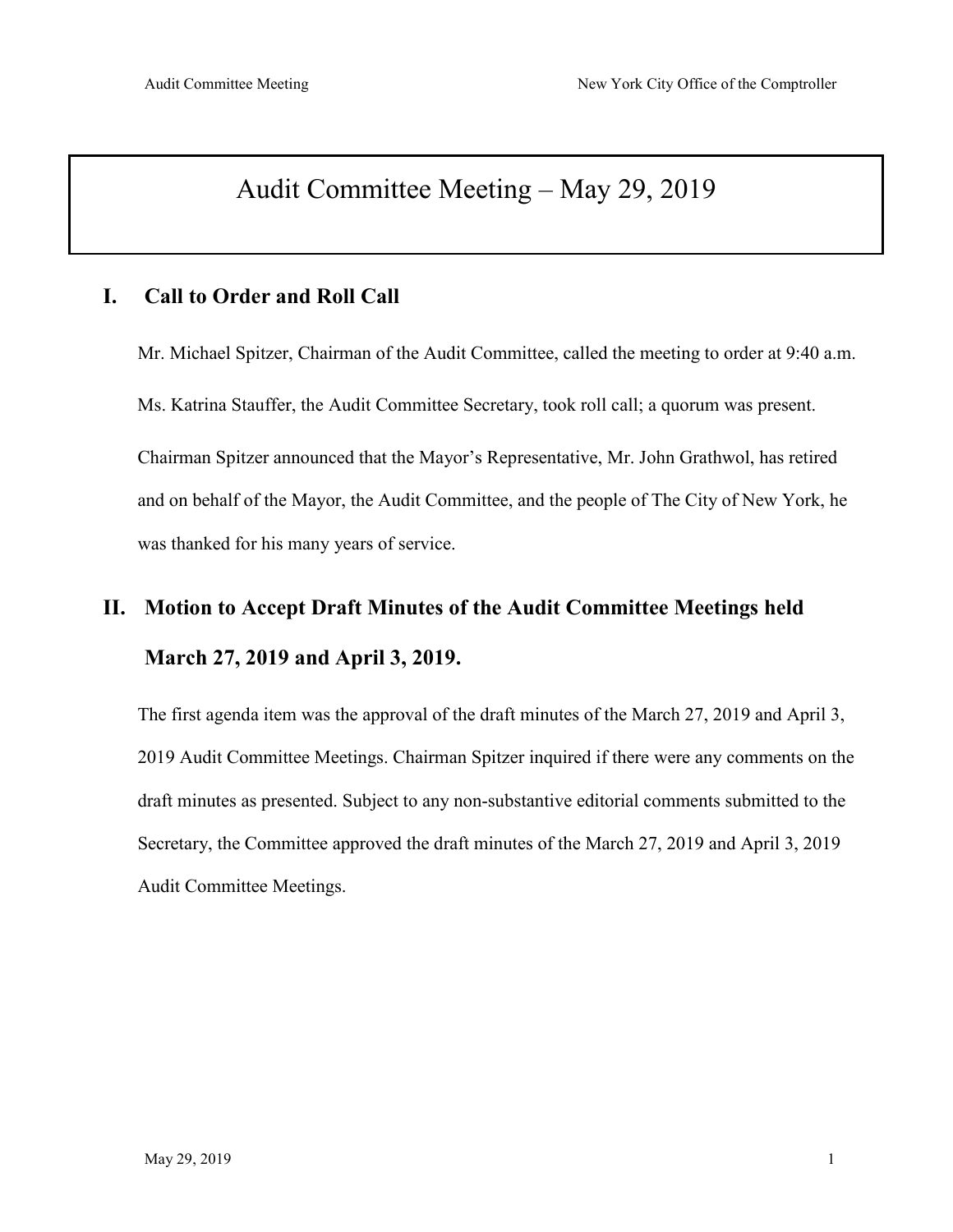## **III. Presentation of the Financial Statements and Management Letter of the New York City Health and Hospitals Corporation**

The next agenda item was the review of the financial statements and management letter of the New York City Health and Hospitals Corporation (NYC Health + Hospitals) for the fiscal year ended June 30, 2018.

Mr. Bernard Rosen advised Chairman Spitzer that he was recusing himself from this agenda item, as he was a member of the NYC Health + Hospitals board during the audit period.

Mr. John Ulberg, Chief Financial Officer of NYC Health + Hospitals, introduced other representatives of NYC Health + Hospitals present and representatives from Grant Thornton LLP, NYC Health + Hospitals' independent auditors.

There were no major policy issues or protocol problems. Positive results are beginning to materialize from the well-balanced, far-reaching plan executed for the stabilization of NYC Health + Hospitals. For the fiscal year 2019 budget, as of the date of the Audit Committee Meeting, expenditures were overspent by approximately \$35 million, due to the hiring of 340 nurses, 170 people for the billing system, and a Chief Revenue Officer. The expenditures were offset by \$50 million in Medicaid Administration funds. Lobbying efforts are underway to oppose the proposed disproportionate share hospital (DSH) cuts, which could mean up to a \$400 million reduction to NYC Health + Hospitals.

For the fiscal year 2018 financial statements, an unmodified opinion was received. The increase in net position was \$39 million compared to the \$233 million deficit in 2017. Revenue increased by \$467 million, mostly due to DSH maximum supplemental Medicaid funds. Collections were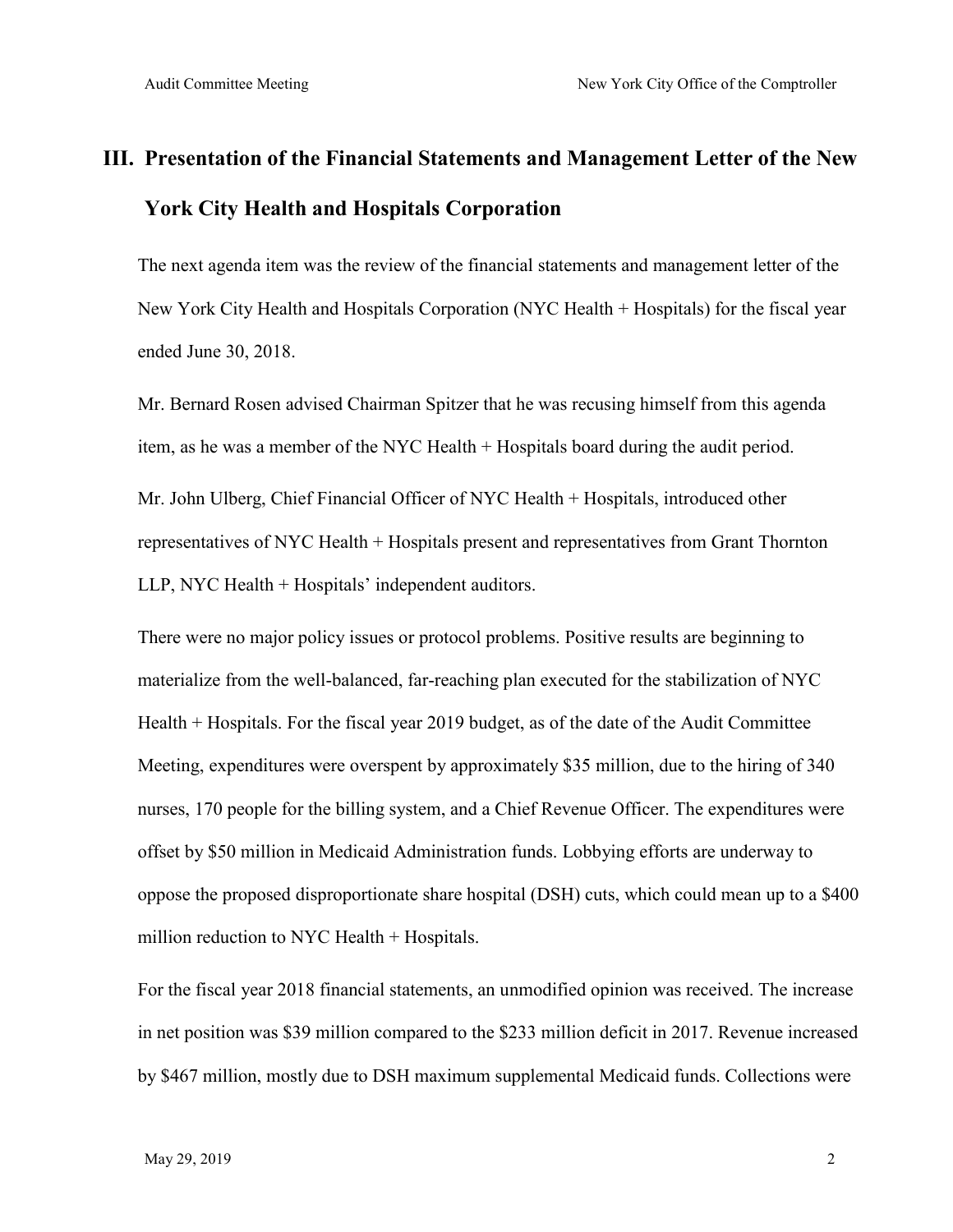increased by \$115 million; and there were \$67 million in additional managed care risk pool dollars from MetroPlus.

Grant revenue decreased by \$212 million, due to fiscal year 2018 ending without a signed agreement for the Value Based Quality Improvement Program (VBP-QIP) grant revenue reimbursement, which precluded NYC Health + Hospitals from recognizing revenue.

Expenses increased by \$252 million. Personal services increased by \$317 million, due to recognition of collective bargaining increases offset by continued controls over headcount, which began in fiscal year 2017. Revenue collections and initiatives are on target. The yearend cash balance was \$747 million.

A question and answer session took place after the presentation. Several matters were discussed including:

- The presentation/formatting of liabilities on page three of the financial statements will be corrected.
- Strategies are being discussed and developed to prepare NYC Health + Hospitals in the event the DSH cuts are approved.
- Non-patient related custodial funds will be reviewed for interest and/or investment earning possibilities.
- Prior year comments have been addressed in some instances and others may have been addressed since issuance of the Management Letter. Any remaining comments should be resolved prior to next year's report.
- The revenue cycle should tighten up once the 11 hospitals and 70 clinics are all on the same Electronic Medical Records platform.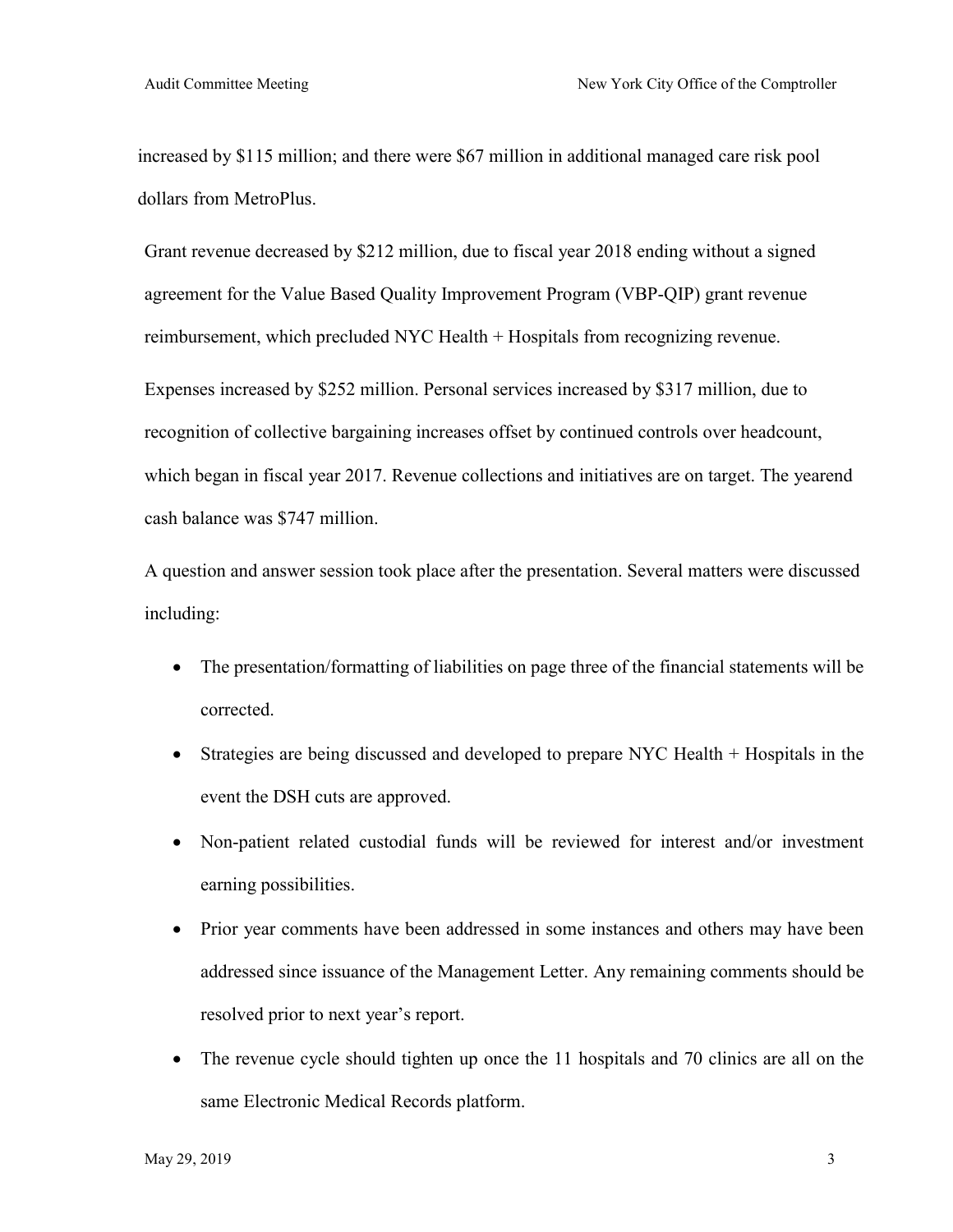- The denial rate metric is coming down.
- The Committee congratulated NYC Health + Hospitals on their accomplishments and progress.

There being no further questions, Chairman Spitzer thanked the representatives of NYC Health + Hospitals for their participation in today's meeting.

## **IV. Report to the Mayor and City Council on the Office of the New York City Comptroller's Audit Operations**

The next agenda item was the presentation of the Report to the Mayor and City Council on the Office of the New York City Comptroller's Audit Operations for the fiscal year ended June 30, 2018. Ms. Marjorie Landa, Deputy Comptroller for Audit and Investigation, introduced other representatives of the Audit Bureau present.

Seventy-four audits and special reports were conducted, 64 of which were generally accepted government auditing standards (GAGAS) audits, and ten special reports. Under the City Charter, the Comptroller's Office must audit some aspect of every City agency at least once every four years; the four-year cycle has been successfully completed. Monetary effects in the Bureau's calculations were close to \$37 million in actual and potential revenue and savings; \$18.9 million were actual revenues and savings; \$17.6 million were potential cost savings or revenues from a variety of management and financial audit findings; and over \$600,000 dollars represented potential cost avoidance resulting from analyses of claims filed against the City. The follow-up on adoption of the Bureau's recommendations has continued to increase. Of 429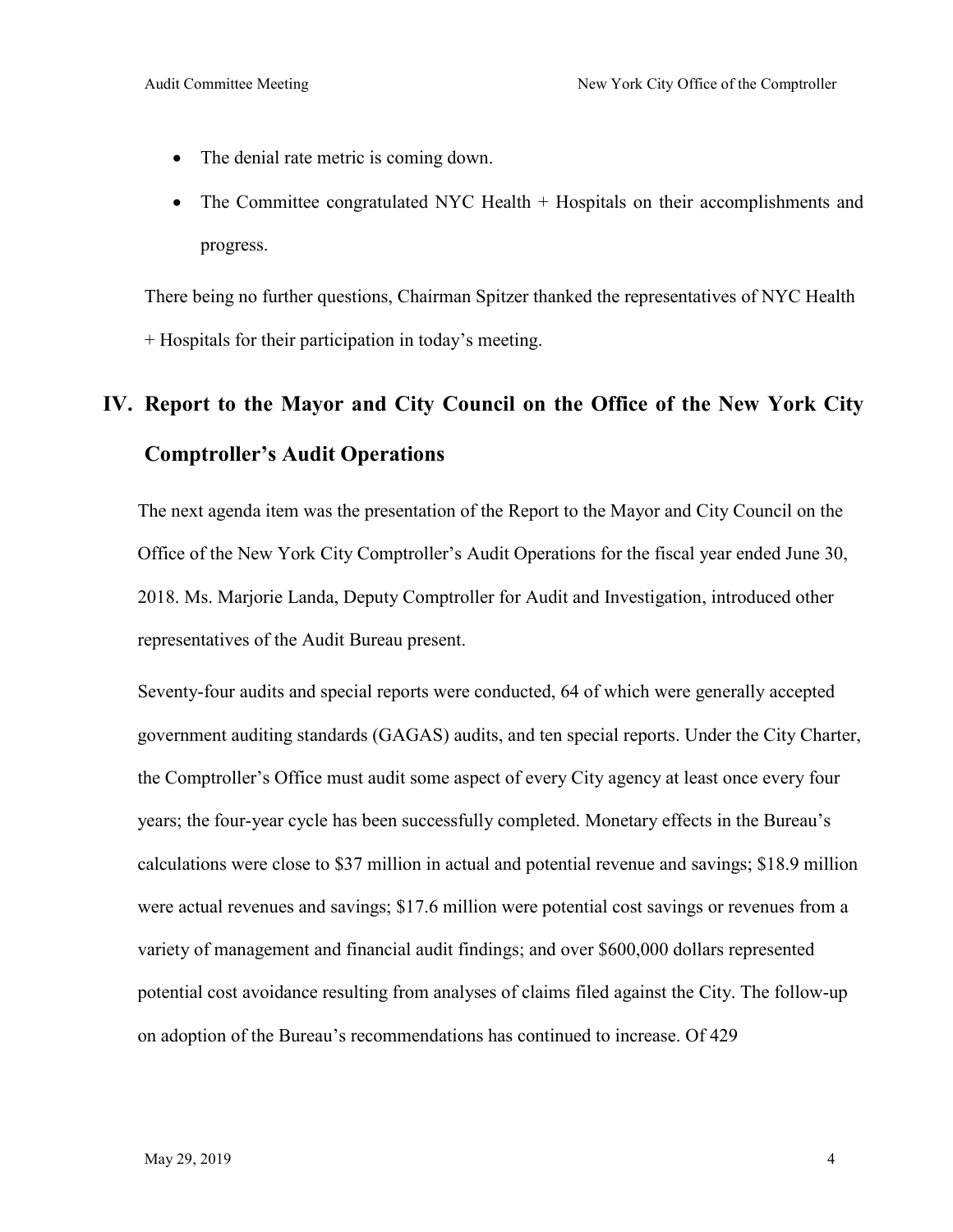recommendations, 85% were adopted by 44 agencies, which was the highest level of implementation in nine years.

The information technology (IT) and cybersecurity initiatives for technology audits continue. Staff training and additional funding has been provided to hire new staff to allow the Bureau to branch out and deepen its audits regarding cybersecurity.

Research and Investigations, in collaboration with the Law Department, developed a model Confidentiality Agreement that has been received well by agencies.

Important Department of Education (DOE) audits conducted included tracking of homeless students in the schools, with a number of the Bureau's recommendations adopted and follow-up will be conducted for the remainder. No progress has been made on tracking of computer hardware purchases. One recommendation was to activate DOE's tracking system to connect purchases to inventory.

A follow-up audit was conducted on the DOE's controls over non-competitive and limitedcompetition contracts and found, among other issues, delayed registration of those contracts, with some not registered until the contract was completed.

The Board of Elections (BOE) has addressed immediate issues that excluded voters inappropriately. Other recommendations made by the Bureau to the BOE included improving its training for poll workers and coordinators, and ensuring that every poll site is fully staffed. The Department of Finance agreed with the Bureau's recommendations, and have recovered approximately \$9 million of senior citizen homeowner exemption funds.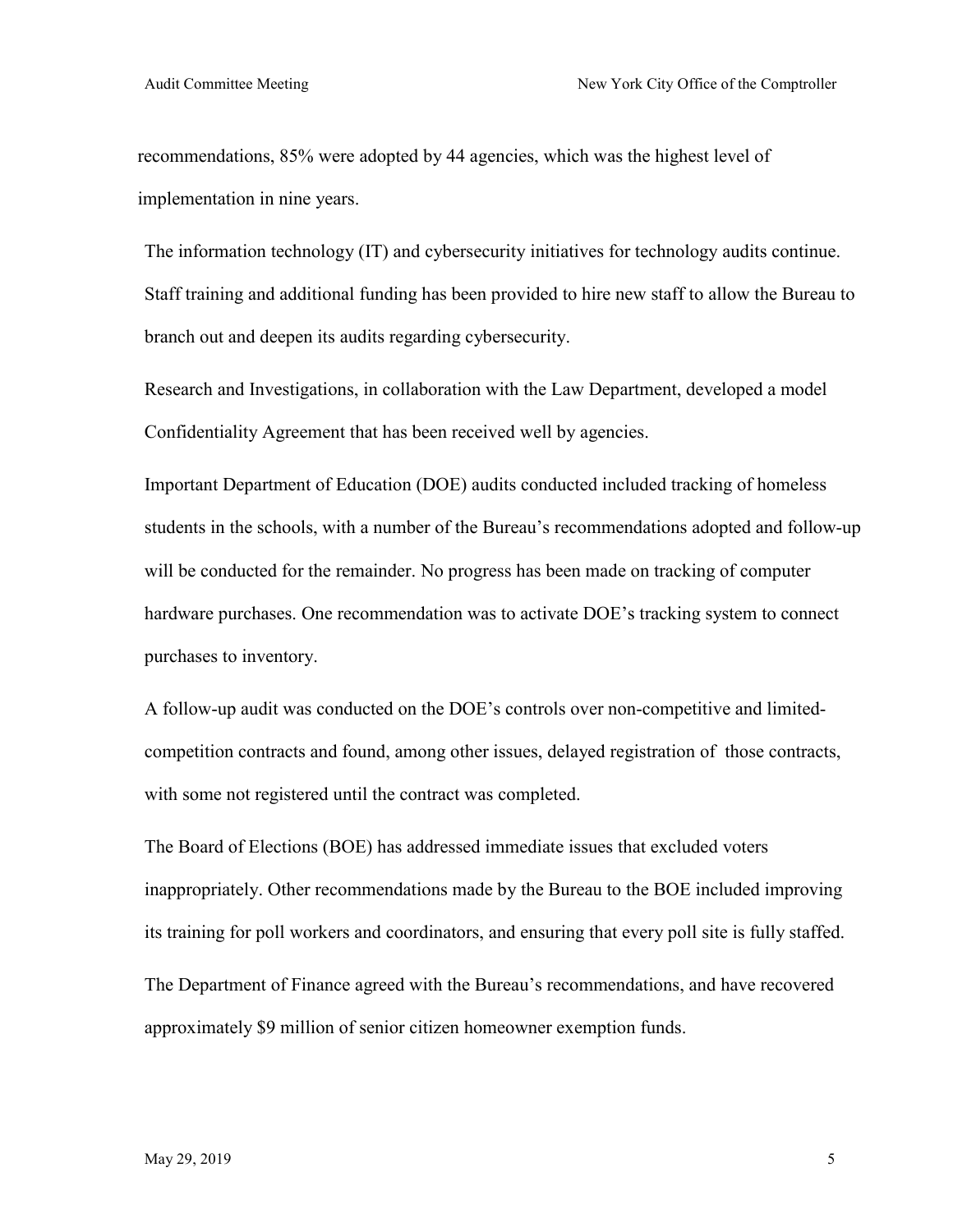Another important audit was the New York City Housing Authority (NYCHA) playground audit. Onsite inspections identified many problems. The Bureau's follow-up revealed that NYCHA had either implemented recommendations or were in the process of implementing them.

MTA and Access-A-Ride's (AAR's) Procedures for addressing the complaints of riders were audited, and many weaknesses were found. The audit found internal weaknesses in the processes for handling AAR complaints. A follow-up audit found that 13 out of 14 of the Bureau's recommendations had been implemented.

A question and answer session took place after the presentation. Several matters were discussed including:

- A homeless service audit found contracts were not getting registered in a timely fashion, leading to a delay of funds going to the nonprofit vendors, which leads to less contracts being submitted to the City.
- Some agencies are still not depositing receipts on a daily basis in accordance with the Comptroller's Directive #11 and internal policies and procedures. However, the Bureau has no enforcement authority.
- The Committee will explore possible solutions to help with the noncompliance to audit recommendations. Discussions will be held with the Mayor's Office of Operations.
- The Quality Assurance Director, Mike Montemurro, will retire at the end of June, after 34 years of service to the City.

There being no further questions, Chairman Spitzer thanked the representatives of the Office of the Comptroller's Audit Bureau for their participation in today's meeting.